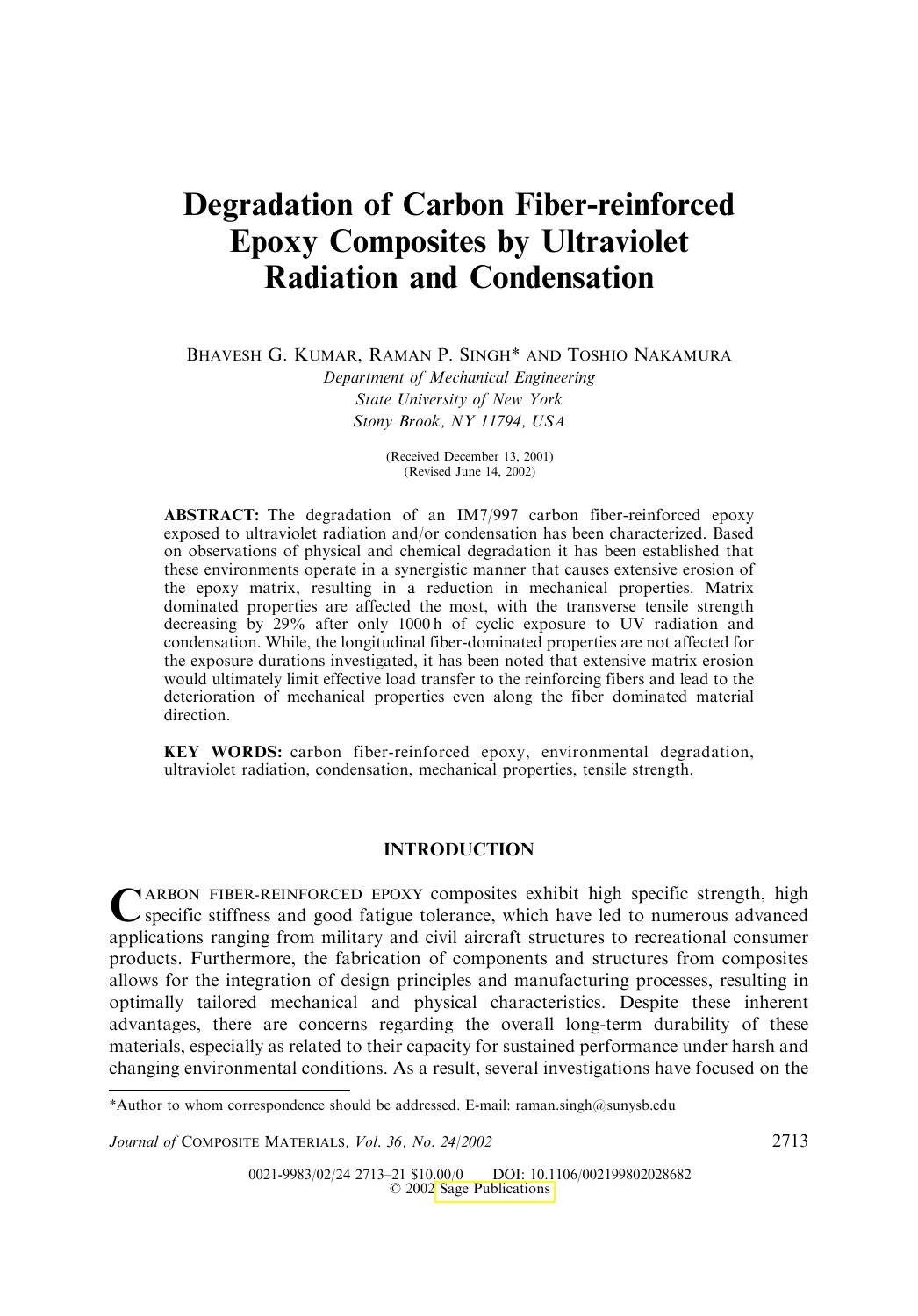performance of fiber-reinforced composites when exposed to moisture, temperature, ultraviolet (UV) radiation, thermal cycling and mechanical fatigue [1]. However, the resulting degradation mechanisms are quite complex and usually dependent on the testing configuration and the specific material being investigated. This requires extensive experimental characterization of fundamental degradation mechanisms prior to the development of generalized models for predicting material behavior and long-term reliability. Furthermore, composite materials are typically exposed to multiple environments during service, which leads to the possibility of synergistic degradation mechanisms. Nevertheless, few investigations focus on the controlled determination of synergistic mechanisms. For example, combined exposure to UV radiation and water vapor, which are predominantly responsible for degradation during outdoor service, has received only limited attention [2–4]. In light of these issues, this investigation is focused on characterizing the physical, chemical and mechanical degradation of an advanced carbon fiber-reinforced epoxy composite following exposure to UV radiation and/or moisture (in the form of condensation). The objective is to explore the fundamental modes of degradation, establish synergistic mechanisms and thus provide a fundamental basis for predictive modeling of structural durability under these conditions.

Both UV radiation and moisture have adverse effects on the mechanical properties of the polymeric epoxy matrix, while the carbon fibers are not affected significantly by either environment. The polymer matrix in a fiber-reinforced composite serves to transfer applied loads to the reinforcing fibers and provide interlaminar shear strength, whereas the fiber– matrix interface governs the load transfer characteristics and damage tolerance. Thus, both these components represent weak links in fiber-reinforced composites and upon degradation, lead to reduced damage tolerance, and thus, lack of long-term durability.

The UV components of solar radiation incident on the earth surface are in the 290– 400 nm band. The energy of these UV photons is comparable to the dissociation energies of polymer covalent bonds, which are typically 290–460 kJ/mole. Thus, UV photons absorbed by polymers result in photo-oxidative reactions that alter the chemical structure resulting in material deterioration [5]. These chemical reactions typically cause molecular chain scission and/or chain crosslinking. Chain scission lowers the molecular weight of the polymer, giving rise to reduced strength and heat resistance. On the other end, chain crosslinking leads to excessive brittleness and can result in microcracking. Photo-oxidative reactions can also result in the production of chromophoric chemical species, which may impart a discoloration to the polymer, if they absorb visible wavelengths. Furthermore, an autocatalytic degradation process is established if UV-absorbing chromophores are produced. Often, the formation of these groups serves as a convenient means of monitoring the deterioration process. Various photostabilizers may be added to polymers to slow down degradation by UV radiation. However, long-term exposure to UV radiation can still result in significant deterioration of mechanical properties, especially under conditions involving high ambient temperatures.

In contrast with the coatings literature, there are far few investigations that focus on the effects of UV radiation on the degradation of mechanical properties of fiber-reinforced polymer matrix composites [3,6–10]. For relatively short periods of exposure, only changes in surface morphology are observed [3,7]. However, for extended exposure to UV radiation, matrix dominated properties can suffer severe deterioration, e.g. interlaminar shear strength and flexural strength and flexural stiffness can all decrease [6,9,10]. The fiber-dominated properties, such as tensile modulus and tensile strength, are usually not affected significantly, especially for carbon fiber-reinforced materials [3,9].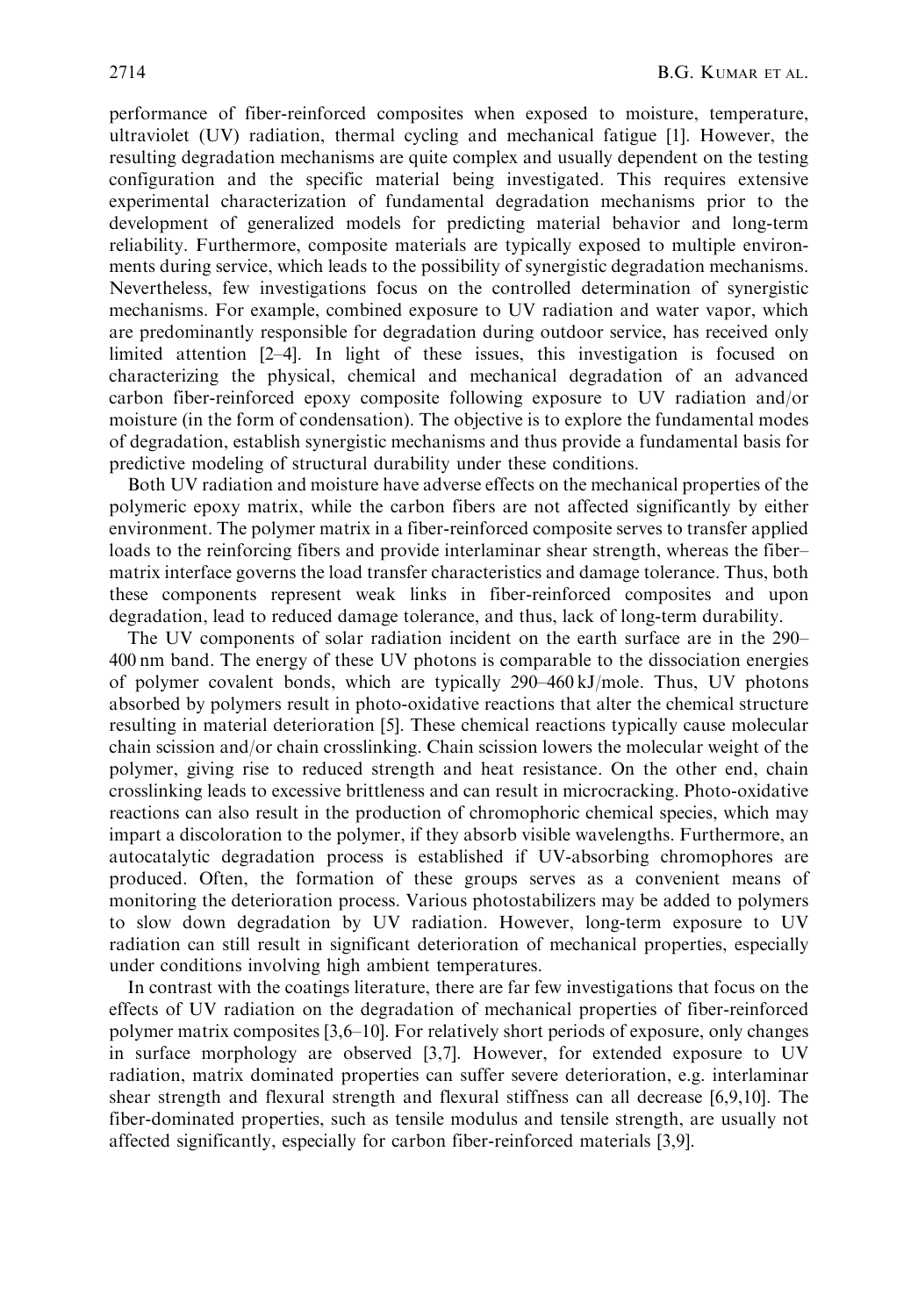The deteriorating effects of moisture on a polymeric matrix are not as severe as degradation by UV radiation. Moisture diffusion into the epoxy matrix leads to changes in thermophysical, mechanical, and chemical characteristics [11–13]. The epoxy can undergo plasticization and hydrolysis, which cause reversible and irreversible changes in the polymer structure. Due to these processes both the modulus and glass transition temperature are lowered [12–17]. Furthermore, matrix-dominated properties such as compressive strength, interlaminar shear strength, fatigue and impact tolerance can also deteriorate [12,15,16,18,19]. Plasticization is usually reversible upon desorption of moisture, while hydrolysis of chemical bonds results in permanent irreversible damage. At the same time, moisture wicking along the fiber–matrix interface can degrade the fiber– matrix bond, resulting in loss of microstructural integrity. Unlike glass and aramid fiber, carbon fibers themselves do not absorb moisture and their physical properties remain unaffected. However, as stated earlier, the deterioration of the matrix alone is sufficient to cause a decrease in performance and overall reliability.

Besides the degradation mechanisms discussed above, UV radiation and moisture can act in conjunction to further enhance the degradation of carbon fiber-reinforced epoxy composites. Microcracks which develop on a UV-irradiated surface provide pathways for rapid ingress of moisture and chemical agents. Moreover, the presence of moisture may enhance photo-oxidation reactions resulting in chain scission and/or chain crosslinking. Water vapor, especially in the form of condensation, can also remove soluble products of photo-oxidation reactions from a UV-irradiated surface and thereby expose fresh surfaces susceptible to further degradation by UV radiation. The combined effects of UV radiation and moisture have received only limited attention [2,3]. Few studies satisfactorily attempt to relate chemical and physical degradation mechanisms to changes in material properties and thereby predict durability and service life.

#### EXPERIMENTAL DETAILS

A carbon fiber-reinforced epoxy composite was subjected to various UV radiation and/or condensation conditions. Physical degradation mechanisms resulting from different environmental exposures were monitored by weight loss and/or gain, and by micrographic observations of the composite surface. In addition, the degradation chemistry was examined using Fourier transform infrared spectroscopy (FTIR). Finally, the deterioration of mechanical properties was quantified by conducting uniaxial tension tests on various specimens that had been subjected to environmental degradation.

#### Material Specification and Specimen Preparation

Specimens were machined from commercially fabricated  $[0]_8$ ,  $[90]_8$  and  $[0/90]_{2s}$ laminates of IM7/997 carbon-fiber–epoxy composite, which were donated by Cytec Engineered Materials (Anaheim, California). IM7 is a 5  $\mu$ m diameter, Polyacrylonitrile (PAN) based carbon fiber, while 997 is a  $177^{\circ}$ C (350°F) curing, thermoplastic modified, toughened epoxy resin with a proprietary formulation. The IM7/997 material system is currently under development and qualification for application to aerospace and rotorcraft structures. It is expected to provide higher damage tolerance than currently qualified materials such as IM7/5271-1 [20]. Typical properties of the IM7 fibers and the 997 epoxy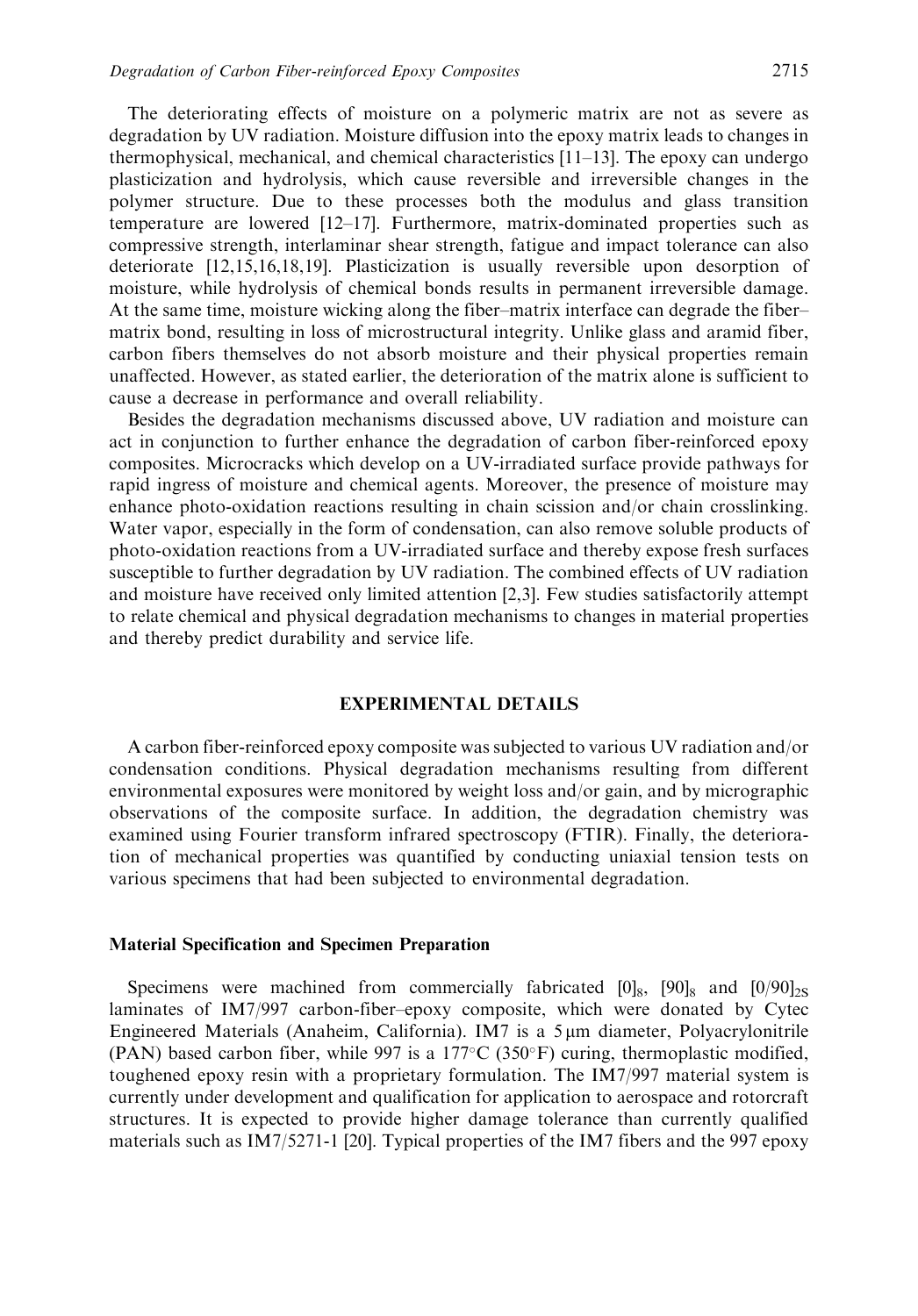are listed in Table 1. The fiber volume fraction for all the three laminates was determined to be 58% based on image analysis of polished cross-sections.

Several specimens were machined using a water-cooled, high-speed diamond saw from each of the three  $[0]_8$ ,  $[90]_8$  and  $[0/90]_{2S}$  laminates, with nominal dimensions of  $152.4 \times 12.7 \times 1.27$  mm, as shown in Figure 1. Then the specimen edges were polished using 120, 400 and 600 grit paper to remove any microstructural damage induced during the machining process. The machined specimens were preconditioned in a desiccator at ambient temperature and 10% relative humidity for one to two weeks. The specimen's weight and dimensions were recorded just prior to the start of the environmental exposure cycle.

## Environmental Exposure Conditions

In order to study degradation mechanisms resulting from UV radiation and water condensation, the specimens were subjected to various exposure conditions in a QUV/Se weathering chamber (Q-Panel Lab Products, Cleveland, Ohio). The QUV/Se reproduces damage caused by sunlight, rain and dew by exposing materials to automated cycles of UV radiation and water vapor condensation. UV radiation is generated by eight fluorescent UV lamps that provide an excellent simulation of the UV component of solar radiation in the 295–365 nm region. The intensity of UV radiation is continuously monitored and controlled by four 'Solar-Eye' irradiance detectors. The detectors are calibrated every 400 h of service, and the lamps are replaced when they can no longer provide the required intensity. Water condensation is provided by the generation of vapor from a water bath.

| <b>Property</b>                            | <b>IM7 Fiber</b> | 997 Epoxy |
|--------------------------------------------|------------------|-----------|
| Longitudinal modulus (GPa)                 | 276              | 4.14      |
| Transverse modulus (GPa)                   | $\sim$ 20        | 4.14      |
| Tensile strength (MPa)                     | 5150             | $\sim$ 90 |
| Density ( $kq/m^3$ )                       | 1780             | 1310      |
| Glass transition temperature $(^{\circ}C)$ | N/A              | 210       |

Table 1. Properties of IM7 carbon fiber and 997 epoxy.



Figure 1. Schematic representation of the three different specimen configurations employed for investigation of degradation by UV radiation and/or condensation.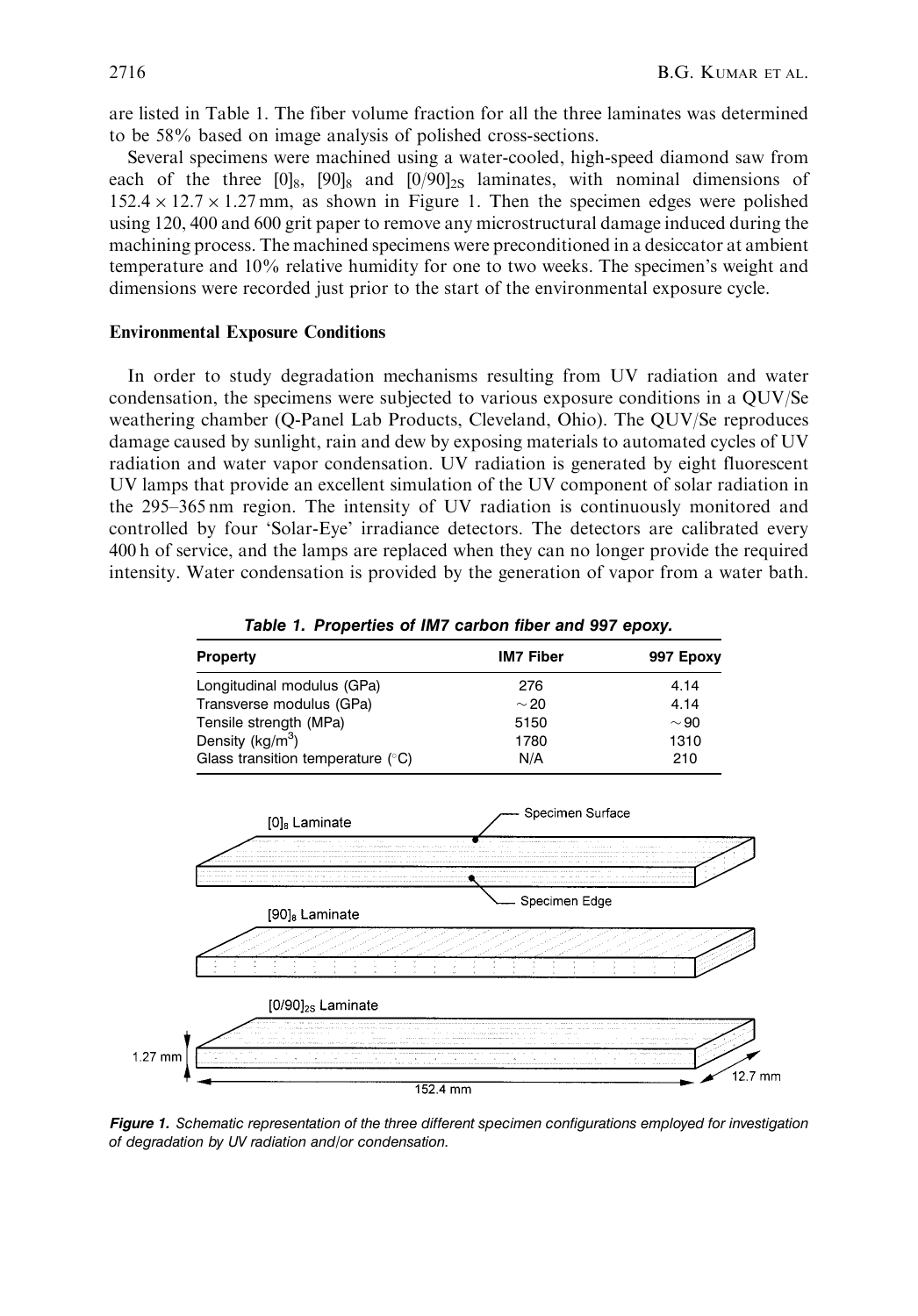This vapor condenses on the specimen surface and thereby simulates rain and dew. Finally, the temperature inside the testing chamber can be elevated to provide accelerated degradation.

Several specimens of each of the three configurations,  $[0]_8$ ,  $[90]_8$  and  $[0/90]_{25}$ , were subjected to the four different exposure conditions detailed below.

- A. Exposure to Only UV Radiation For this case, specimens were exposed to UV radiation in the 295–365 nm band at a temperature of  $60^{\circ}$ C. An irradiance level of 0.68  $W/m<sup>2</sup>$  at 340 nm was chosen to match the typical maximum irradiance of summer sunlight at noon. The elevated temperature, selected to accelerate the degradation process, was small as compared to the glass transition temperature of epoxy  $(T_e \sim 210^{\circ}$ C). Thus, it can be safely assumed that the degradation mechanisms themselves would not be affected.
- B. *Exposure to Only Condensation* In this exposure condition, the specimens were exposed to water vapor condensation at  $50^{\circ}$ C. Condensation on the specimen surface was achieved by water evaporation and resulted in 100% relative humidity inside the testing chamber. This condition simulates dew and rainfall, and results in both cyclic washing away of the specimen surface and in moisture absorption by Fickian diffusion through the epoxy matrix. As for the case of UV radiation exposure, the temperature was elevated slightly to accelerate the degradation process but not affect the basic mechanisms.
- C. Sequential Exposure to UV Radiation followed by Condensation In this exposure condition, the specimens were first exposed to only UV radiation followed by exposure to only condensation. The conditions for either exposure were the same as for the two independent exposure tests discussed above.
- D. Cyclic Exposure to both UV Radiation and Condensation In the final exposure condition, the specimens were exposed to alternating cycles consisting of 6 h of UV radiation followed by 6 h of condensation, the exposure conditions being the same as for single environment tests, as outlined above for exposure conditions A and B. The QUV/Se exposure chamber required  $\sim$  20 min to achieve thermal equilibrium when switching from one exposure condition to the next, which represented only five percent of the total exposure duration for a given condition.

The weight for each specimen was monitored during the entire duration of each environmental exposure test at time intervals of 24 h. For this purpose, the specimens were removed from the QUV/Se chamber, patted dry to remove any surface condensation and subsequently weighed in a high precision analytical balance. The specimens were then turned over and randomly repositioned in the exposure chamber to ensure uniform exposure on all surfaces. The total time required for monitoring specimen weight was approximately 10 min, which represented a minimal interruption in the exposure cycle.

Exposure conditions A and B were selected to investigate the independent effects of UV radiation and condensation, while conditions C and D were selected to investigate possible synergistic effects of the two environments. Exposure durations for each of the four environmental conditions are listed in Table 2. Note that, the exposure durations represent the time that each surface of the specimen is subjected to a given environment. Since the QUV/Se exposed only one of the two surfaces of the specimen at a given time and the specimens are turned over every 24 h, the equivalent exposure duration is actually half the total test duration. At the end of each exposure period, 250/500 h for A and B, and 500/1000 h for C and D, batches of specimens were removed from the environmental chamber for physical, chemical and mechanical characterization.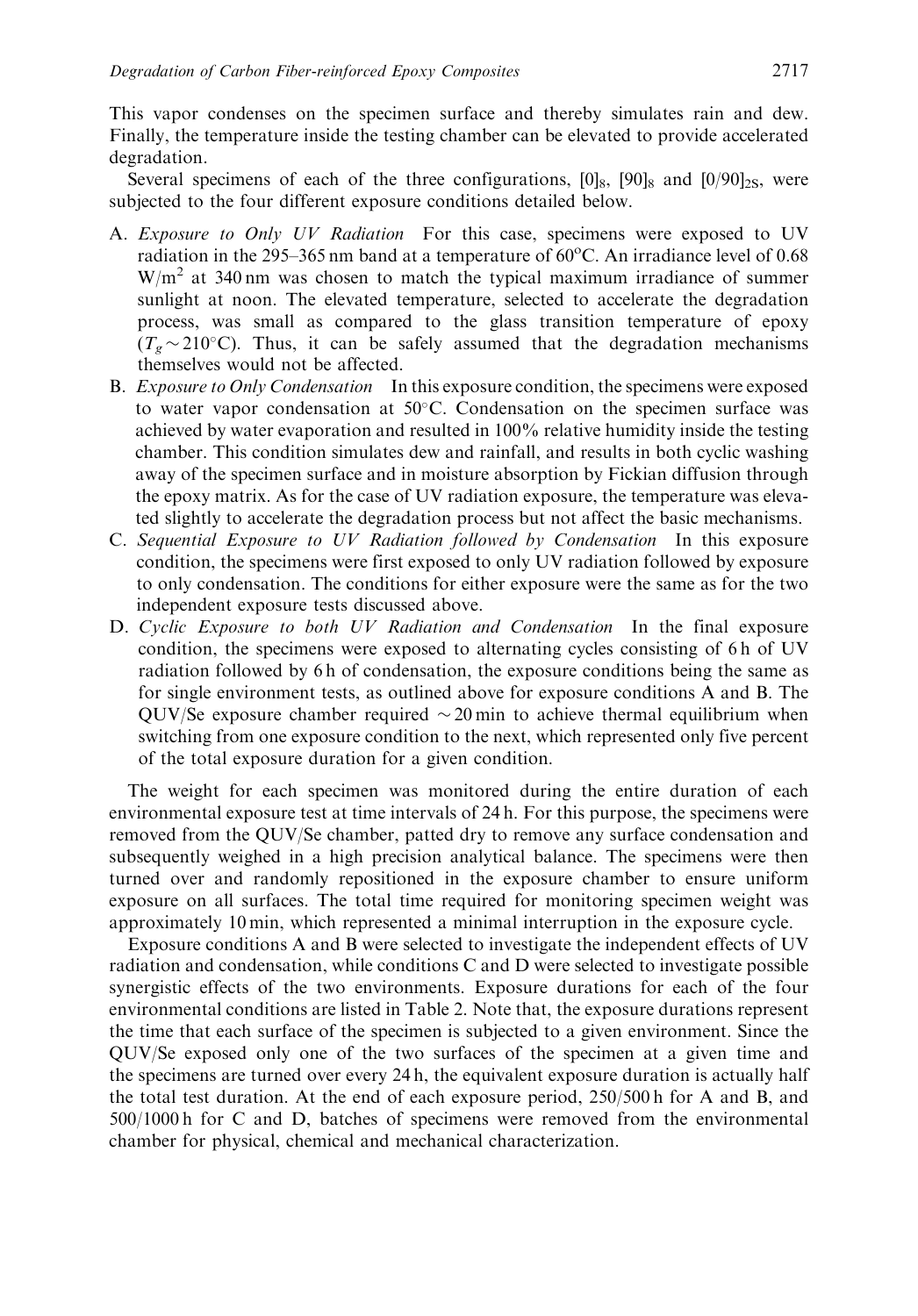| <b>Environmental Condition</b> | <b>Equivalent Exposure Duration</b>                                                                     |
|--------------------------------|---------------------------------------------------------------------------------------------------------|
| UV radiation only              | 250 and 500 h                                                                                           |
| Condensation only              | 250 and 500 h                                                                                           |
| Sequential exposure            | 250 h of UV followed by 250 h of condensation<br>500 h of UV followed by 500 h of condensation          |
| Cyclic exposure                | 500 h of combined UV and condensation (6 h cycle)<br>1000 h of combined UV and condensation (6 h cycle) |

Table 2. Duration of exposure for the four different environmental testing conditions.

## DEGRADATION MECHANISMS

#### Specimen Weight as Function of Exposure Duration

Figure 2 plots the variation of specimen weight as a function of time, for  $IM7/997$ carbon fiber-reinforced epoxy exposed to only UV radiation (condition-A). Each curve represents averaged measurements obtained from four specimens. A rapid decrease in specimen weight occurred during the first 150 h of exposure, after which no appreciable changes were observed. This trend was exhibited by specimens for all three  $[0]_8$ ,  $[90]_8$  and  $[0/90]_{2S}$  laminates, with only minor differences in actual loss of weight. All specimens lost an average of 0.27% by weight after 500 h of exposure. This decrease in specimen weight is attributed to the expulsion of volatiles and residual moisture, which occurred early during exposure to UV radiation at  $60^{\circ}$ C.

On the other hand, specimens subjected to only water vapor condensation (condition-B) gained weight as a function of time, as shown in Figure 3. As for the previous case, each curve represents an averaged value determined from measurements for four specimens. The increase in specimen weight was due to absorption of water by the epoxy matrix and the weight-gain curves represent typical time-dependent Fickian diffusion. The specimens gained about 0.89% by weight, and were approaching complete saturation after 500 h of exposure to water vapor condensation at  $50^{\circ}$ C. Once again, trend was exhibited by specimens for all three  $[0]_8$ ,  $[90]_8$  and  $[0/90]_{2S}$  laminates, with only minor differences in actual weight gain.

When the composite specimens were subjected to sequential exposure by UV radiation followed by condensation (condition-C), the results were as expected from the observations made for individual exposure conditions. As shown in Figure 4, the specimens initially lost weight during the UV radiation cycle and subsequently gained weight during the condensation cycle. This behavior was in accordance with the weight changes observed during exposure to either only UV radiation, or only condensation, and the actual change in weight was a simple time-shifted linear superposition of results obtained for individual exposure conditions. However, when the specimens were cyclically exposed to both UV radiation and condensation (condition-D) the change in specimen weight was completely unexpected, as shown in Figure 5. A simple superposition of observations carried out for single environmental exposure conditions would predict an increase in specimen weight as a function of exposure duration. In contrast, the specimens started to exhibit a decrease in weight after about 125 h of exposure. This weight loss continued at a steady rate for the remainder of the test. An average of 1.25% decrease in specimen weight was observed after 1000 h of cyclic exposure to UV radiation and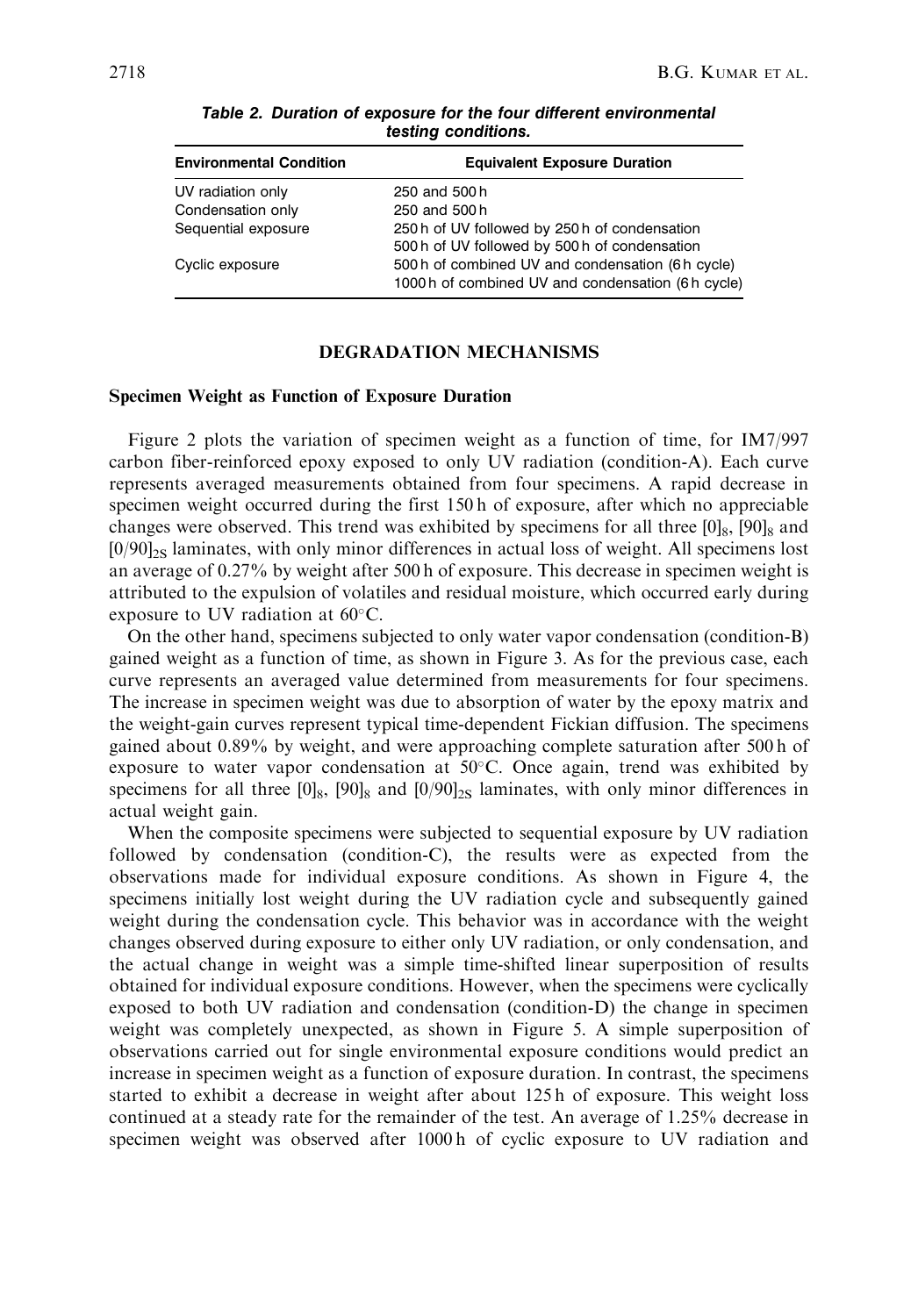

Figure 2. Change in specimen weight, as a function of time, for exposure to only UV radiation.



Figure 3. Change in specimen weight, as a function of time, for exposure to only condensation.

condensation. Moreover, the specimen weight was still decreasing steadily at the end of the test duration, which suggests that the weight loss would have continued further with more exposure to UV radiation and condensation. The greatly enhanced loss of specimen weight under cyclic exposure indicated that material was being removed from the composite specimens. This was confirmed by optical microscopy as discussed in the following section.

## Surface Morphology

Surfaces of all specimens exposed to UV radiation exhibited a distinct change in color from black to dark green during early stages of the exposure duration. The discoloration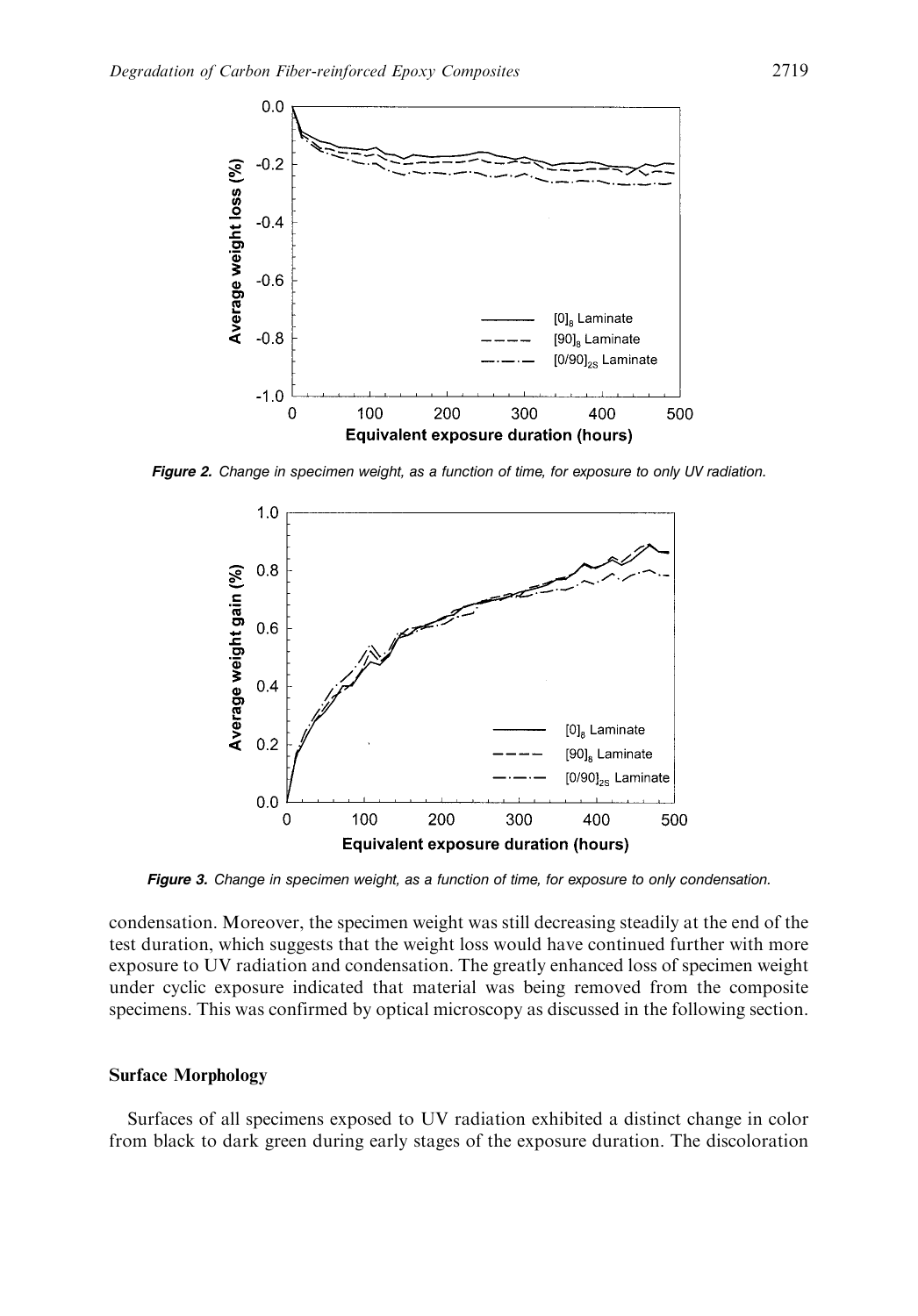

Figure 4. Change in specimen weight, as a function of time, for sequential exposure to UV radiation followed by condensation.



Figure 5. Change in specimen weight, as a function of time, for cyclic exposure to both UV radiation and condensation.

established that photo-oxidation resulted in the formation of chromophoric chemical species, which absorbed in the visible range of light. Minor changes in surface roughness were also visible by the naked eye for all specimens exposed to UV radiation. Exposure to water vapor condensation did not result in any visible changes in specimen morphology. Further details regarding the physical processes that govern material degradation were revealed by examination of the specimens under an optical microscope. Both specimen surfaces and edges were examined for all the three  $[0]_8$ ,  $[90]_8$  and  $[0/90]_{2S}$  configurations.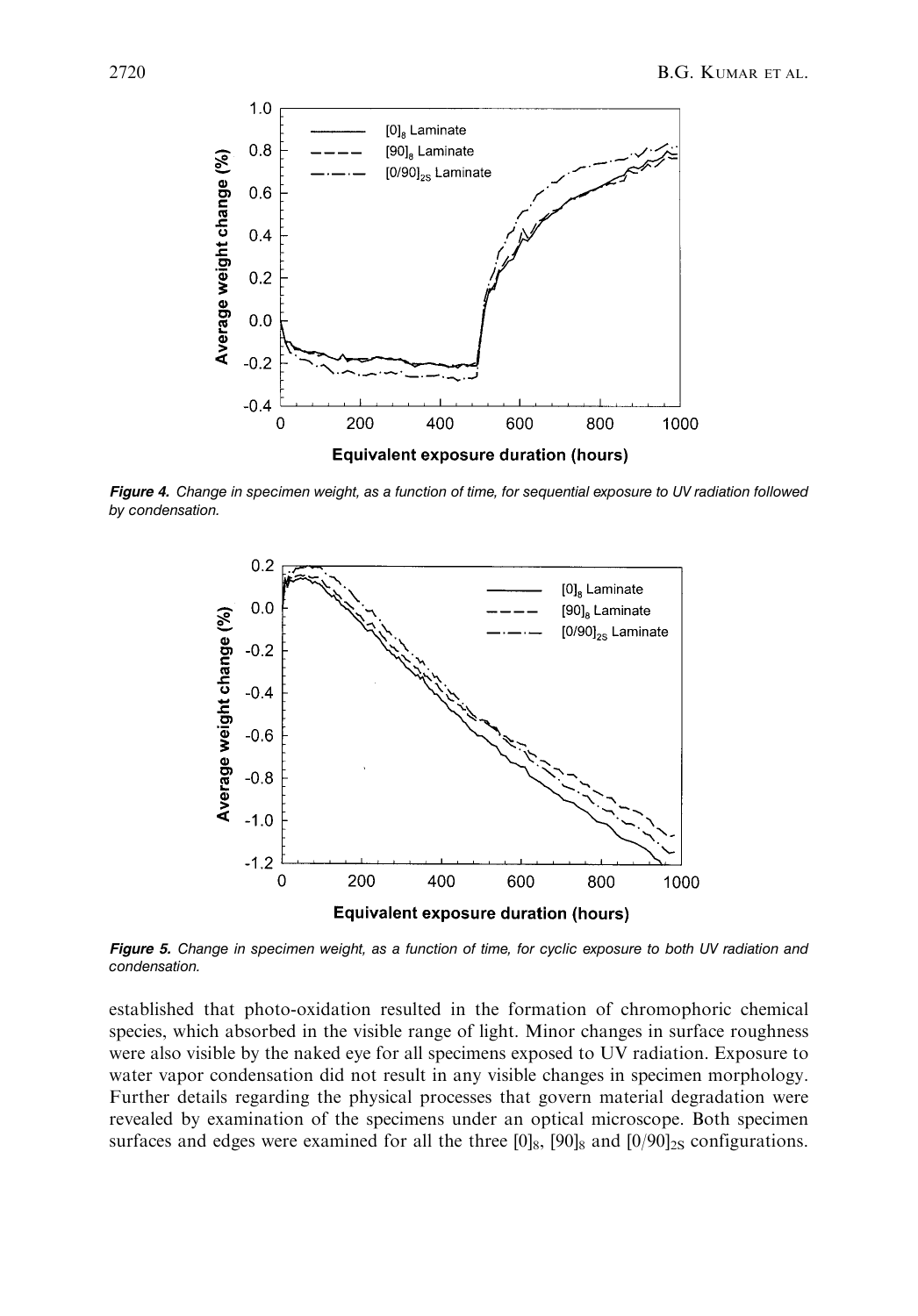Figure 6 shows optical micrographs of the machined specimens before being subjected to any environmental exposure. The specimen surface was characterized by a 'weave pattern', as shown in Figure 6(a). This represents an epoxy rich layer, and is actually the impression left by the peel-ply fabric used during the laminate fabrication process. No surface damage was observed in any of the laminates, either due to the fabrication process or due to machining, as shown in Figure 6(b).

No changes in morphology were observed at low magnifications for either the specimen surface or edge, for specimens exposed to 500 h of UV radiation. However, higher magnification images, shown in Figures 7(a) and (b), revealed the formation of microcracks in the epoxy matrix. This phenomenon was caused by the polymer matrix becoming excessively brittle due to increased crosslinking resulting from photo-oxidation reactions induced by UV radiation. In contrast, exposure of the composite specimens to 500 h of water vapor condensation did not result in any significant changes in morphology, as illustrated in Figure 8. The specimen surfaces and edges generally appeared to be identical to those observed prior to environmental exposure, and only minor differences were noted at high magnification observations of the edges of  $[90]_8$ specimens, as shown in Figure 8(b). In this case, the carbon fibers were more clearly demarcated within the epoxy matrix and the latter exhibited some expansion ostensibly



Figure 6. Optical micrographs for composite specimen prior to environmental exposure: (a) surface of  $[0]_8$ specimen; (b) edge of a  $[0]_8$  specimen at high magnification.



Figure 7. Optical micrographs after 500 h of exposure to UV radiation: (a) edge of a  $[0]_8$  specimen at high magnification; (b) edge of a  $[90]_8$  specimen at high magnification.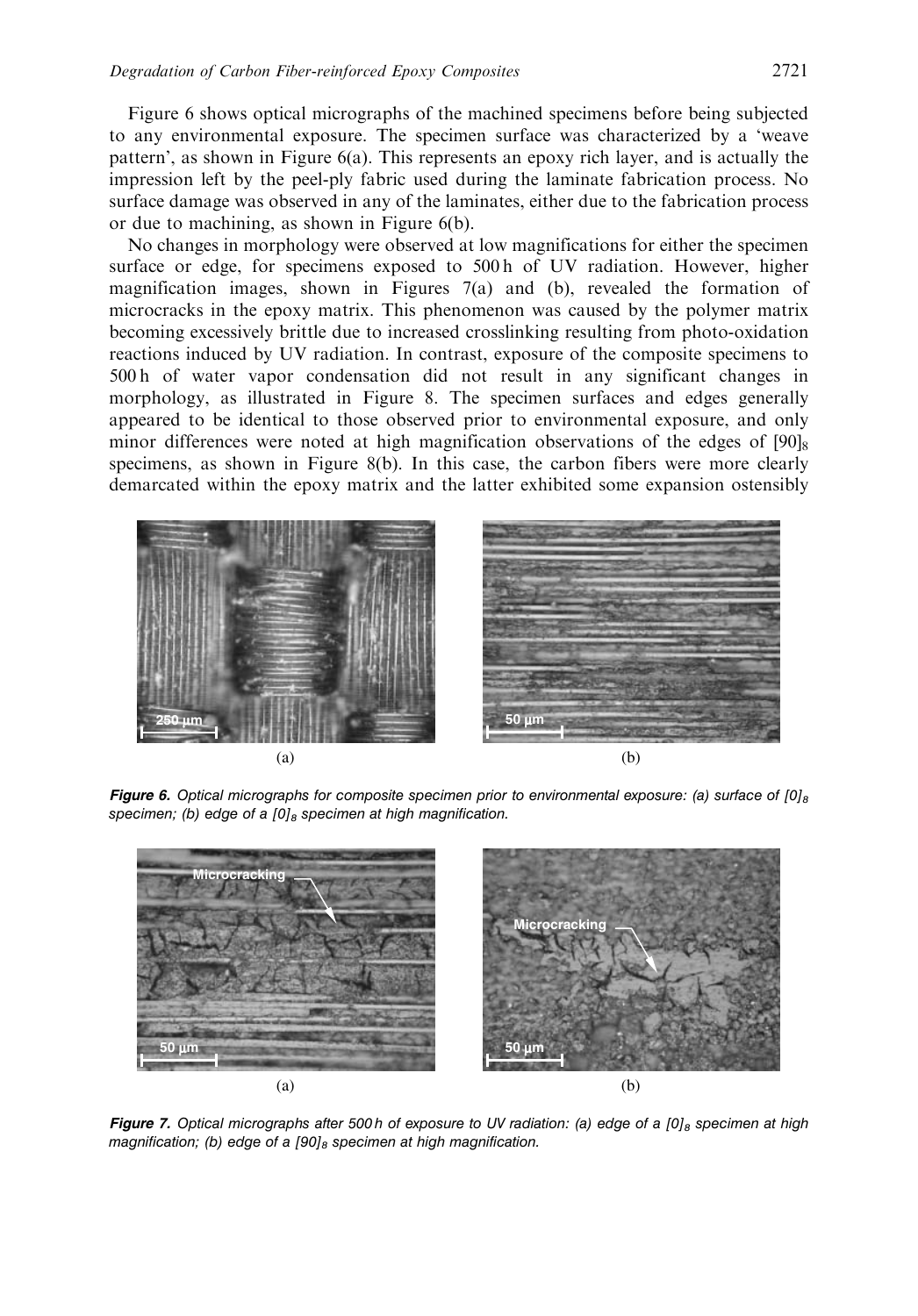

Figure 8. Optical micrographs after 500 h of exposure to condensation: (a) edge of a  $[0]_8$  specimen at high magnification; (b) edge of a  $[90]_8$  specimen at high magnification.



Figure 9. Optical micrographs after sequential exposure to 500h of UV radiation followed by 500h of condensation: (a) edge of a  $[0]_8$  specimen; (b) edge of a  $[90]_8$  specimen.

due to moisture-induced strains. The fiber–matrix interface was not affected in either case of exposure to only UV radiation or only condensation. Specimens exposed sequentially to UV radiation followed by condensation exhibited surface characteristics that were essentially a combination of the two individual exposure conditions. The top surface of the specimen did not show appreciable degradation and the 'weave pattern' was still visible. However, the epoxy matrix exhibited limited microcracking and erosion, as illustrated in Figures 9(a) and (b).

Cyclic exposure to both UV radiation and condensation resulted in physical degradation that was very different from all the other environmental exposure conditions. Figure 10 shows a series of images for specimens exposed to 1000 h of combined UV radiation and condensation on a 6 h repeat cycle. In all cases, both the specimen surfaces and edges exhibited severe physical degradation in the form of extensive matrix erosion, void formation and fiber–matrix interface debonding. As shown in Figure 10(a), the epoxy rich layer on the specimen surface was completely removed and the underlying carbon fibers were exposed. Erosion of the epoxy matrix also resulted in fiber loss and extensive microcracking. Figure 10(b) reveals a region on the edge of a  $[0]_8$  specimen which exhibited fiber loss and thus exposed the underlying matrix. Fiber loss was also established from the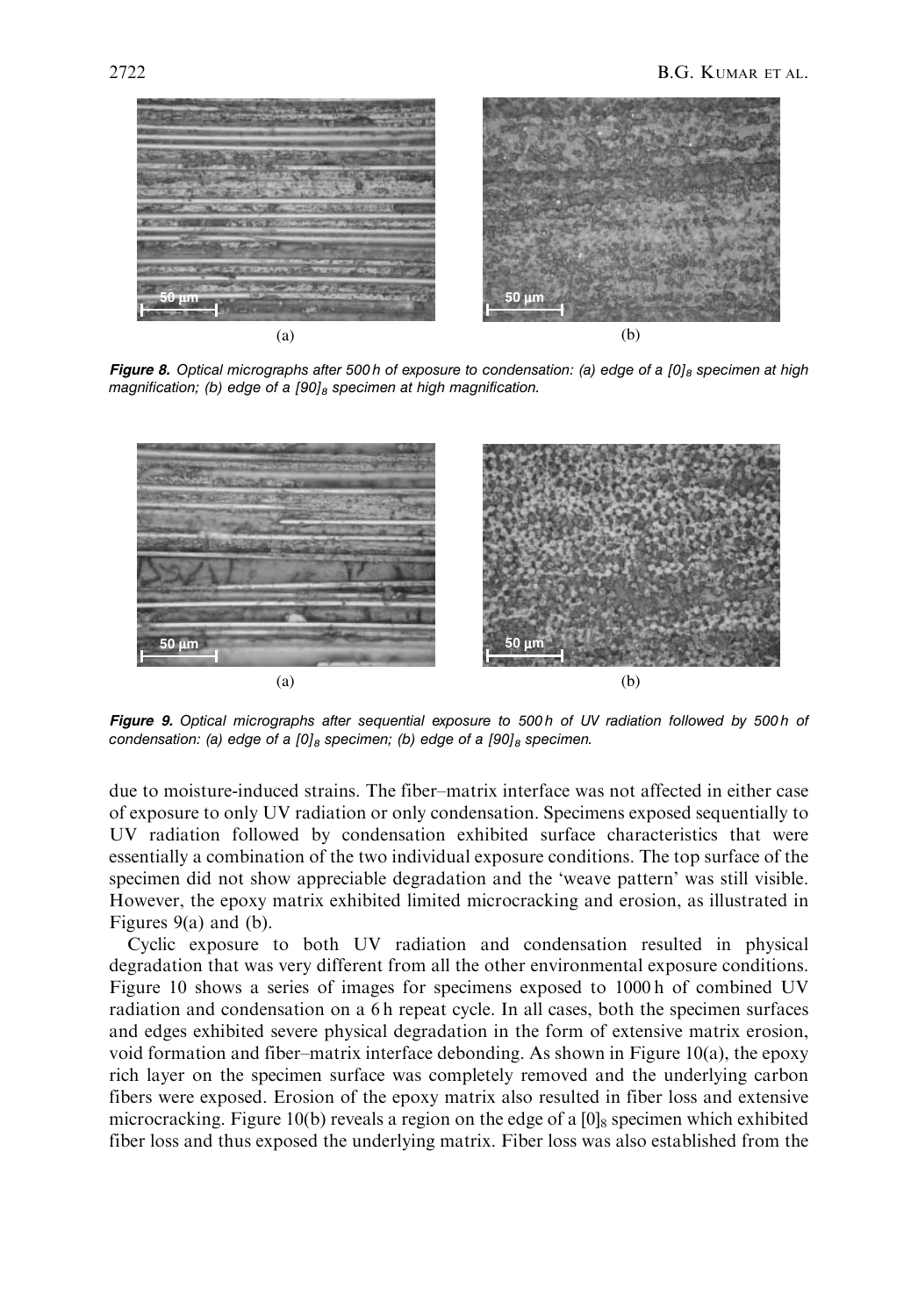

Figure 10. Optical micrographs after 1000 h of cyclic exposure to both UV radiation and condensation: (a) surface of a  $[0]_8$  specimen; (b) edge of a  $[0]_8$  specimen; (c) edge of a  $[0]_8$  specimen at higher magnification; (d) edge of a  $[90]_8$  specimen at higher magnification.

presence of fiber residue in the runoff water collected during the experiment. Figure 10(c) shows details of extensive microcracking in the epoxy matrix. For the case of  $[90]_8$ specimens, epoxy erosion resulted in extensive voiding, as shown in Figure 10(d). The matrix removal process also resulted in a 7.5% decrease in average specimen thickness. Matrix erosion was the result of synergistic degradation mechanisms. Exposure to UV radiation results in the formation of a thin surface layer of chemically modified epoxy. Subsequent water condensation leaches away soluble degradation products, which exposes a fresh layer that can once again be attacked by UV radiation. In this manner, a repetitive process is established that leads to significant erosion of the epoxy matrix. Furthermore, it is also conceivable that the presence of absorbed water molecules in the epoxy matrix can enhance the photo-oxidation reactions due to increased availability of  $OH^-$  and  $H^+$  ions. This matrix erosion process would have continued even after the 1000 h exposure duration employed in these experiments, as evidenced by the decreasing weight loss curve shown in Figure 5. The matrix erosion process has a significantly adverse effect on the integrity of the epoxy-rich inter-ply region in composite laminates. This is illustrated by a direct comparison of the images of  $[0/90]_{2S}$  cross-ply specimens exposed to various environments, as shown in Figure 11. This series of images demonstrates that severe erosion of the epoxy matrix due to synergistic effects of UV radiation and condensation will lead to loss of structural integrity in laminated composite structures.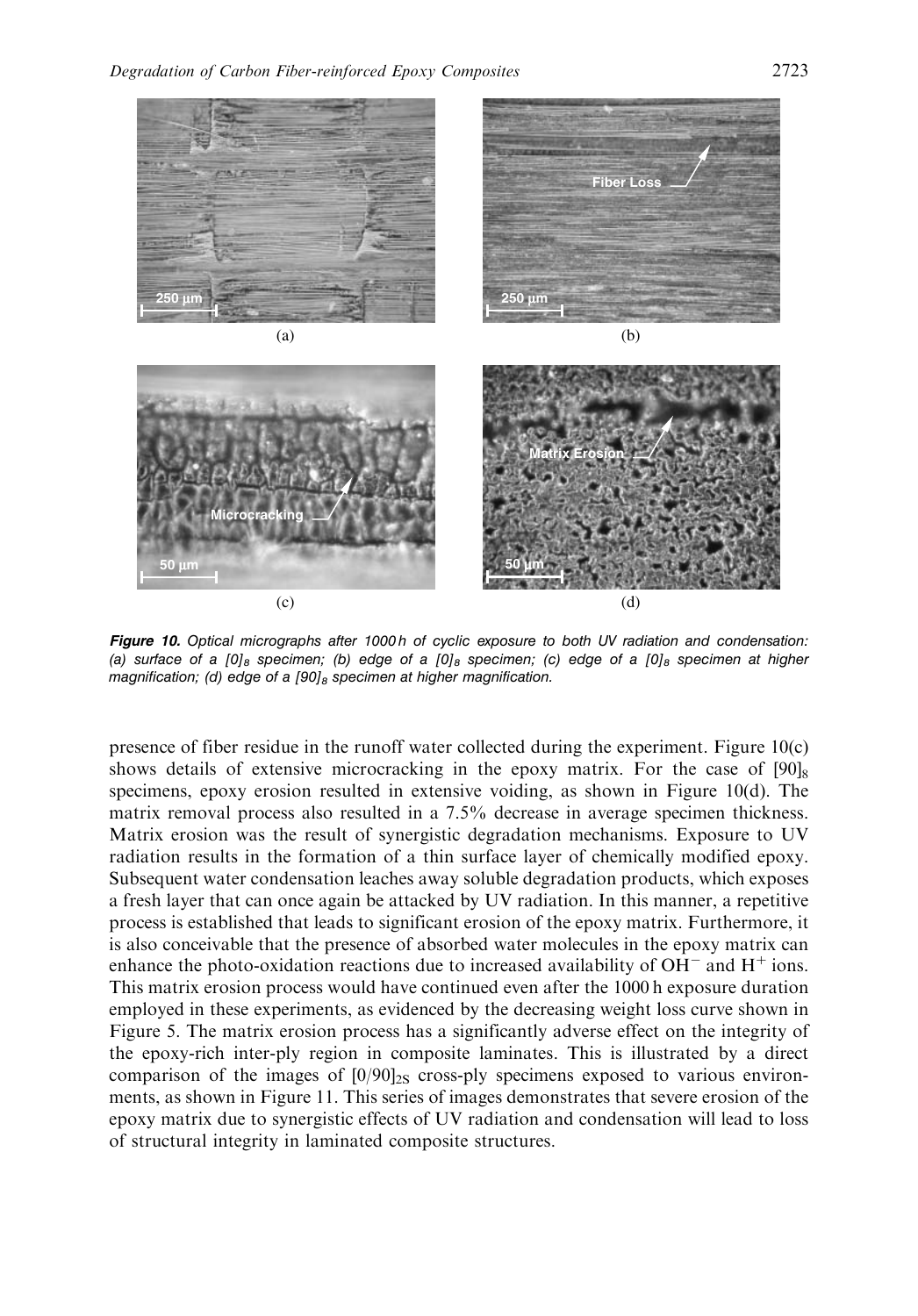

(e)

Figure 11. Optical micrographs for the edge of  $[0/90]_{2S}$  specimens exposed to various environments: (a) undegraded; (b) exposed to only UV radiation; (c) exposed to only condensation; (d) sequentially exposed to UV radiation followed by condensation; (e) cyclically exposed to UV radiation and condensation.

### Chemical Changes due to Environmental Exposure

Environmentally degraded composite specimens were analyzed using FTIR spectroscopy to determine the effects of UV radiation and condensation on the surface chemistry. The specimen surfaces were imaged using an infrared microscope equipped with a  $15\times$ diffuse reflectance objective and the FTIR spectra were determined by a Nicolet 560 spectrometer that provided a  $2 \text{ cm}^{-1}$  resolution.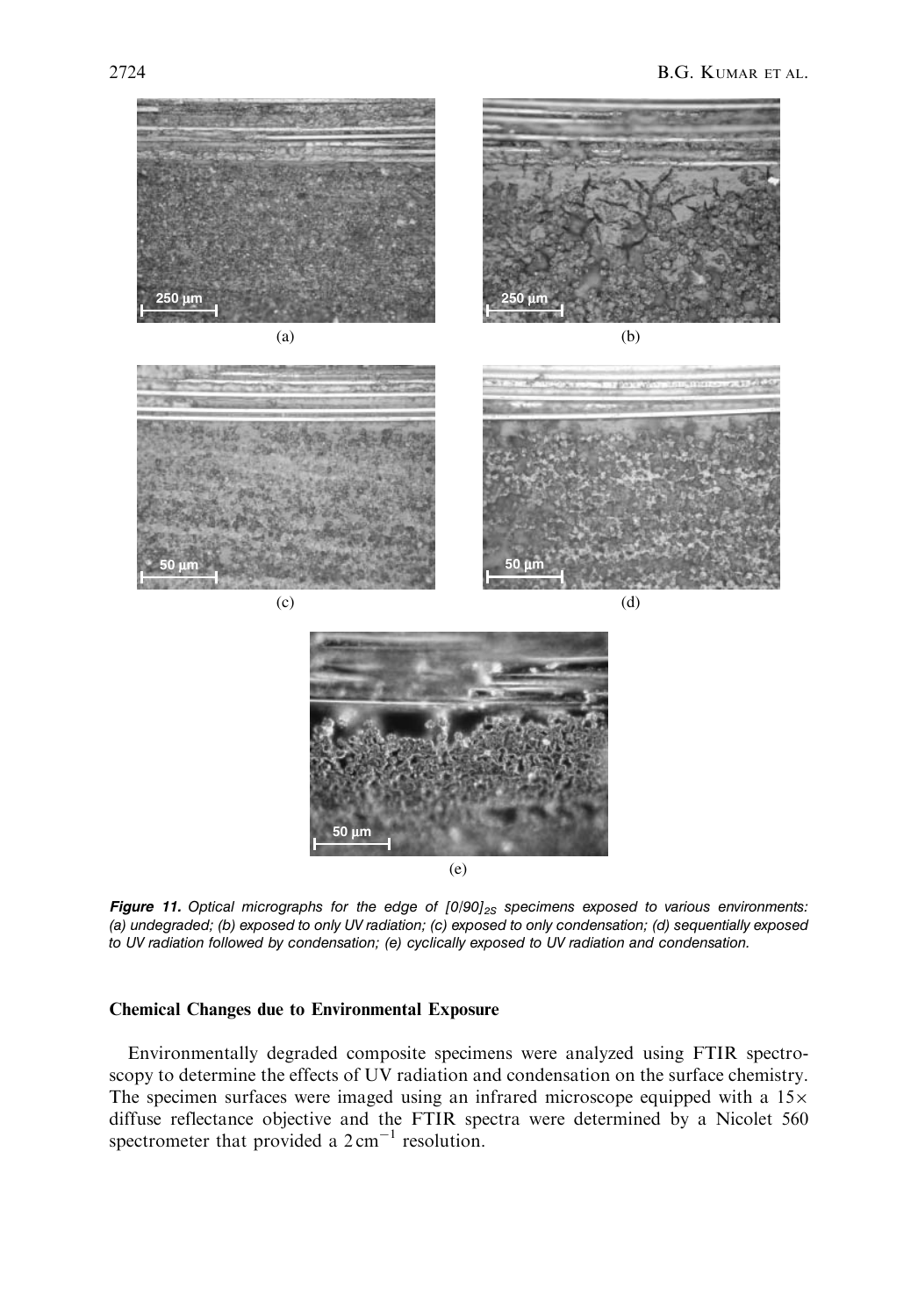The spectra did not exhibit appreciable changes, upon specimen exposure to either UV radiation or condensation, for the  $1700-4000 \text{ cm}^{-1}$  region. This region was primarily characterized by a broad peak at  $3399 \text{ cm}^{-1}$  representing the OH group. However, certain differences were observed for the  $900-1700 \text{ cm}^{-1}$  region. Figure 12 plots the FTIR spectra for specimens that were undegraded, exposed to 500 h of only UV radiation and exposed to 500 h of only condensation. The spectrum obtained for specimens exposed to only condensation had similar characteristics as that of an undegraded specimen. However, various changes were observed for specimens that were subjected to only UV radiation. There were reductions in the peaks at  $1250$  and  $1509 \text{ cm}^{-1}$ . These two peaks were attributed to oxirane ring stretching vibrations of the epoxy, and to N–H deformation of polyamine cross-linker, respectively [21]. The reduction of both these peaks indicated the absorbance of atmospheric oxygen and suggested an increase in the cross-link density of the epoxy [21,22]. This increased crosslinking leads to excessive brittleness and can result in microcracking. Note that the presence of these peaks indicates that the composites were under-cured and that further curing took place during the environment testing. A reduction in the peak at  $1296 \text{ cm}^{-1}$  was also observed, and was attributed to C–N stretching vibrations due to amide formation. This observation indicated the presence of chain scission reactions.

Previous studies on the UV degradation of epoxies have showed that both crosslinking and chain scission mechanisms operate in a competing manner during the degradation process. Increased crosslinking dominates in the early stages of degradation, after which carbonyl amide formation by chain scission takes over [21]. Both these mechanisms then result in increased microcracking and surface deterioration, and exact chemical degradation reactions can be established on the basis of the epoxy chemistry. In the present case, further analysis was not possible other than the general observations made



Figure 12. FTIR spectra for IM7/997 specimens that were undegraded, exposed to 500 h of only UV radiation and exposed to 500 h of only condensation.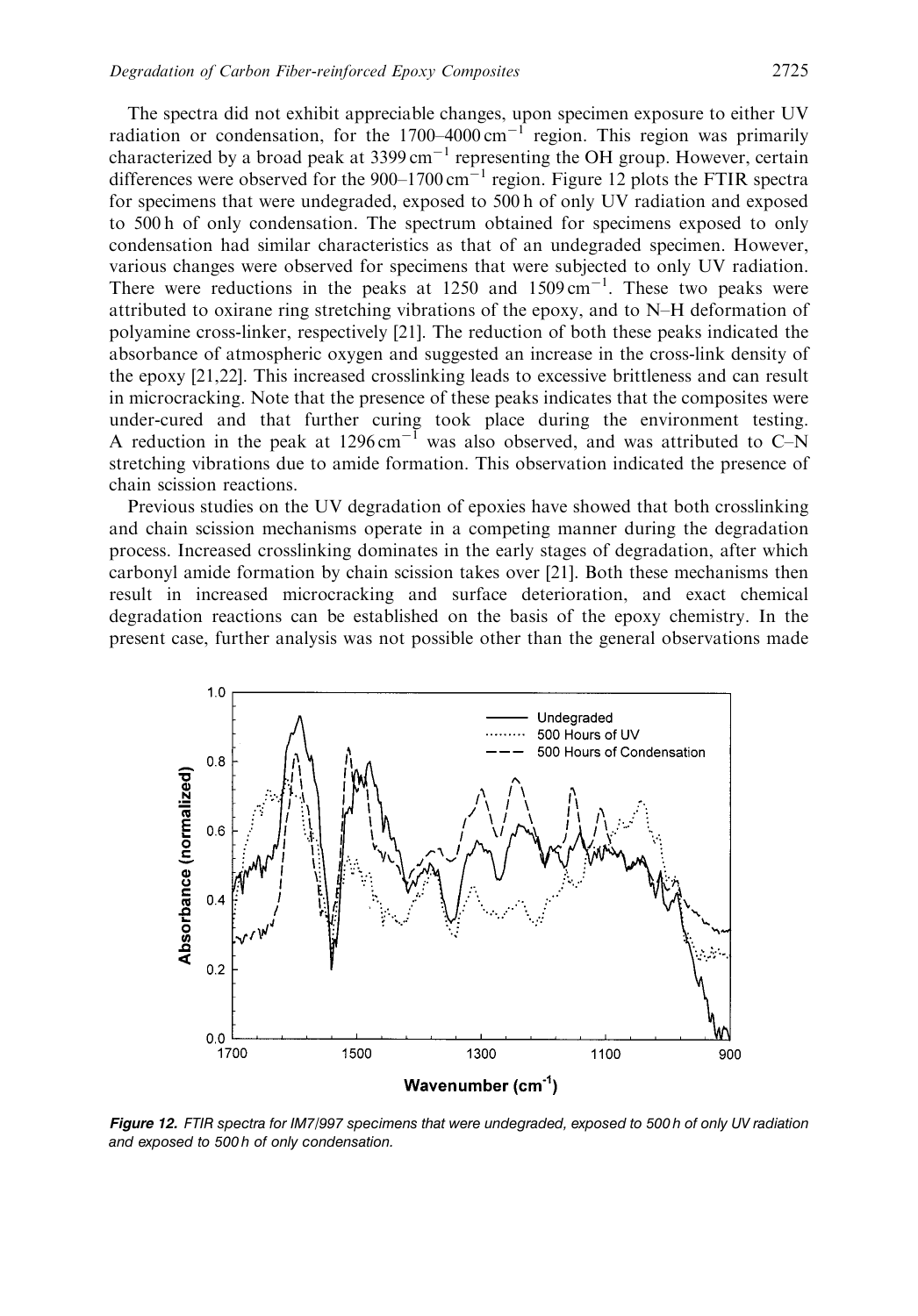above. This was due to the lack of information regarding the exact chemical nature of the 997 epoxy, which has a proprietary formulation.

#### MECHANICAL PROPERTIES

#### Testing Methodology

Uniaxial tension testing was conducted to determine the effects of degradation by UV radiation and condensation on the deterioration of mechanical properties. Various specimen configurations were tested to determine the longitudinal and transverse moduli,  $E_L$  and  $E_T$ , the Poisson's ratio,  $v_{LT}$ , the ultimate longitudinal tensile strength,  $F_L^{ut}$ , and the transverse tensile strength,  $F_T^{ut}$ . Since the objective was to determine irreversible degradation in properties, the specimens were held in a desiccator for one week prior to tensile testing.

The specimen surface was cleaned using acetone, and a 350 $\Omega$ , two-element,  $90^{\circ}$  tee rosette strain gage (CEA-06-125UT-350, Vishay Measurements Group, Raleigh, North Carolina) was mounted on the center of the specimen using a room-temperature curing adhesive. The strain gage resistance and grid-area were selected especially for use with composite materials. Also, the use of a room-temperature curing adhesive ensured that no changes in composite properties would occur during the strain gage bonding process. The specimens were then subjected to uniaxial loading in tension on a servo-hydraulic universal testing machine in displacement-controlled mode with crosshead displacement rate of 0.381 mm/min. The ends of the specimens were untabbed and held in wedge grips with 100-grit sandpaper. The use of untabbed geometries is as per current recommendations for testing of composite materials [23–25]. During the testing process, the longitudinal and transverse strains, and the applied load were recorded on a digital storage oscilloscope. A typical stress–strain plot obtained for a  $[0/90]_{2S}$  specimen is shown in Figure 13.



Figure 13. A typical stress-strain plot for uniaxial tension testing of a  $[0/90]_{2S}$  specimen.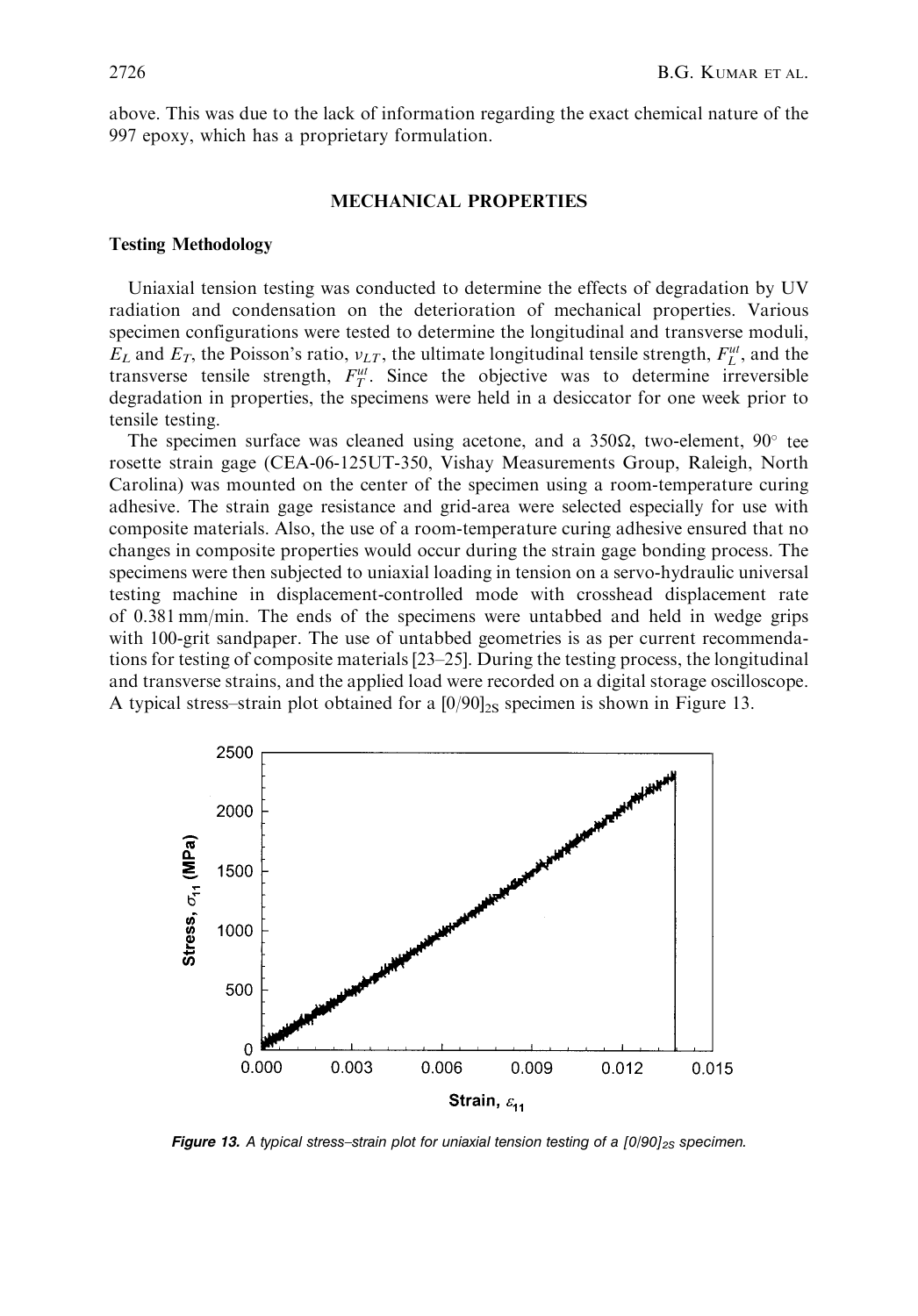Table 3 lists the use of specific specimen configurations for determining the various mechanical properties of interest. Longitudinal elastic properties,  $E_L$  and  $v_{LT}$ , were determined from tests conducted on  $[0]_8$  specimens, while transverse elastic properties,  $E_T$ and  $v_{TL}$ , were determined from [90]<sub>8</sub> specimens. For appropriate determination of the ultimate longitudinal and transverse tensile strengths,  $F_L^{ut}$  and  $F_T^{ut}$ , it is required that the specimens fail by a valid mode of failure. Figure 14(a) illustrates the failure modes for the three specimen configurations. The unidirectional  $[0]_8$  specimens failed by axial splitting, the [90]<sub>8</sub> specimens failed by transverse matrix failure, and the  $[0/90]_{2S}$  specimens failed by fiber breakage. Failure by axial splitting results from lack of transverse constraint and does not represent a valid failure mode for the determination of fiber-dominated longitudinal tensile strength. Thus, it was not appropriate to relate the failure load obtained for the  $[0]_8$  specimens to the longitudinal tensile strength,  $F_L^{ut}$ . On the other hand,  $[0/90]_{2S}$  cross-ply specimens failed by fiber breakage, which represents a valid failure mode for fiber-dominated properties. Thus, the uniaxial tensile strength of the cross-ply specimens,  $F^{ut}$ , was used to determine the longitudinal tensile strength,  $F_L^{ut}$ , as per Equation (1) [23,24],

$$
F_L^{ut} = F^{ut} \frac{E_L[(E_L + E_T)/2] - (\nu_L \tau E_T)^2}{[(E_L + E_T)/2]^2 - (\nu_L \tau E_T)^2}
$$
(1)

Table 3. Determination of elastic properties and tensile strength from specimens of various configurations.

| <b>Material Property</b>                            | <b>Specimen Configuration</b>          |  |
|-----------------------------------------------------|----------------------------------------|--|
| Longitudinal elastic properties, $E_l$ and $v_{LT}$ | $[0]_8$                                |  |
| Transverse elastic properties, $E\tau$ and $v\tauL$ | $[90]_{8}$                             |  |
| Longitudinal tensile strength, $F_{\mu}^{ut}$       | $[0/90]_{2S}$ , $[0]_8$ , and $[90]_8$ |  |
| Transverse tensile strengths, $F_{\tau}^{ut}$       | $[90]_{8}$                             |  |



Figure 14. Failure modes under uniaxial tension: (a) axial splitting for  $[0]_8$  specimens, (b) transverse matrix failure for  $[90]_8$  specimens; (c) fiber breakage for  $[0/90]_{2S}$  specimens.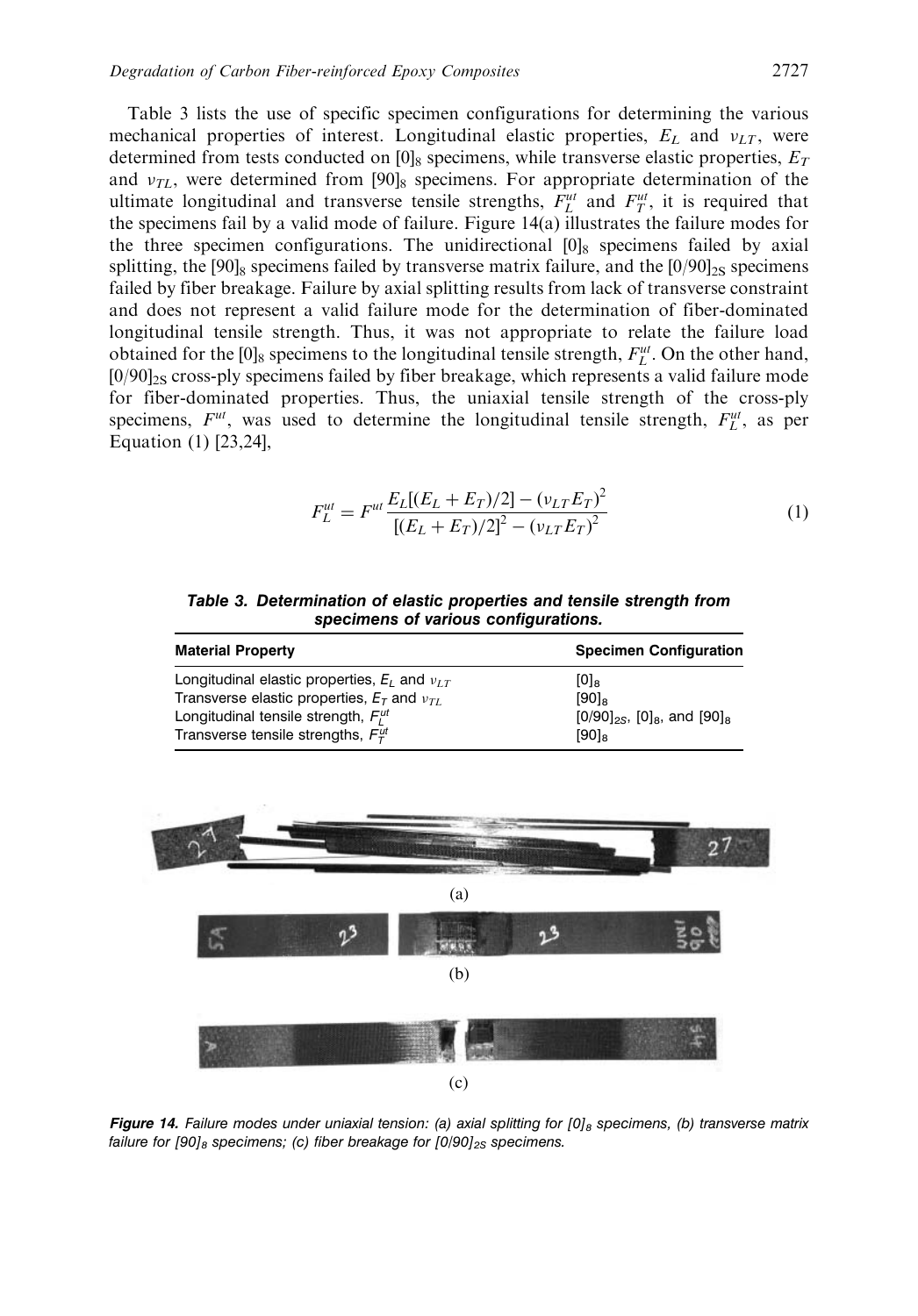where,  $E_L$  is the longitudinal modulus,  $E_T$  is the transverse modulus, and  $v_{LT}$ , is the Poisson's ratio, which are all experimentally determined properties. Finally, it was possible to directly determine the transverse tensile strength,  $F_T^{ut}$  based on the failure load observed for the  $[90]_8$  specimens.

#### Elastic Modulus and Poisson's Ratio

Figure 15 plots the variation of the longitudinal tensile modulus,  $E_L$ , for specimens exposed to various combinations of UV radiation and/or only condensation. This modulus was measured by uniaxial tensile tests on  $[0]_8$  specimens subjected to the different degradation conditions. Several tests were conducted for each degradation condition, and the error bars denote spread of experimental data. As shown in Figure 15, no appreciable change in  $E_L$  was observed for any of the exposure conditions A, B, C, or D. This result was as expected, since, neither UV radiation nor condensation lead to degradation of the carbon fiber. Thus, fiber dominated properties, such as  $E_L$ , are not expected to change.

A variation of the transverse modulus,  $E_T$ , is plotted in Figure 16 as a function of exposure to various combinations of UV radiation and/or only condensation. The modulus was measured by uniaxial tensile tests on  $[90]_8$  specimens. As before, several tests were conducted for each degradation condition to establish the spread of experimental data. A decrease of 4.2% in the transverse modulus,  $E_T$ , was observed for specimens exposed to 500 h only UV radiation. This decrease indicates that the molecular weight of the epoxy matrix was reduced due to chain-scission reactions induced by photo-oxidation from UV radiation. The small amount of actual decrease in the value of  $E_T$  is due to the fact that changes induced by UV radiation are a surface phenomena, while  $E_T$  represents a bulk material property. A small, but measurable, decrease of 2.8% in the transverse modulus was also observed for specimens exposed to 500h of only condensation.



Figure 15. Variation of longitudinal modulus,  $E_L$ , for exposure to UV radiation and/or condensation:  $U$  – undegraded with no exposure,  $A$  – exposure to only UV radiation,  $B$  – exposure to only condensation,  $C$  – sequential exposure, and  $D$  – cyclic exposure.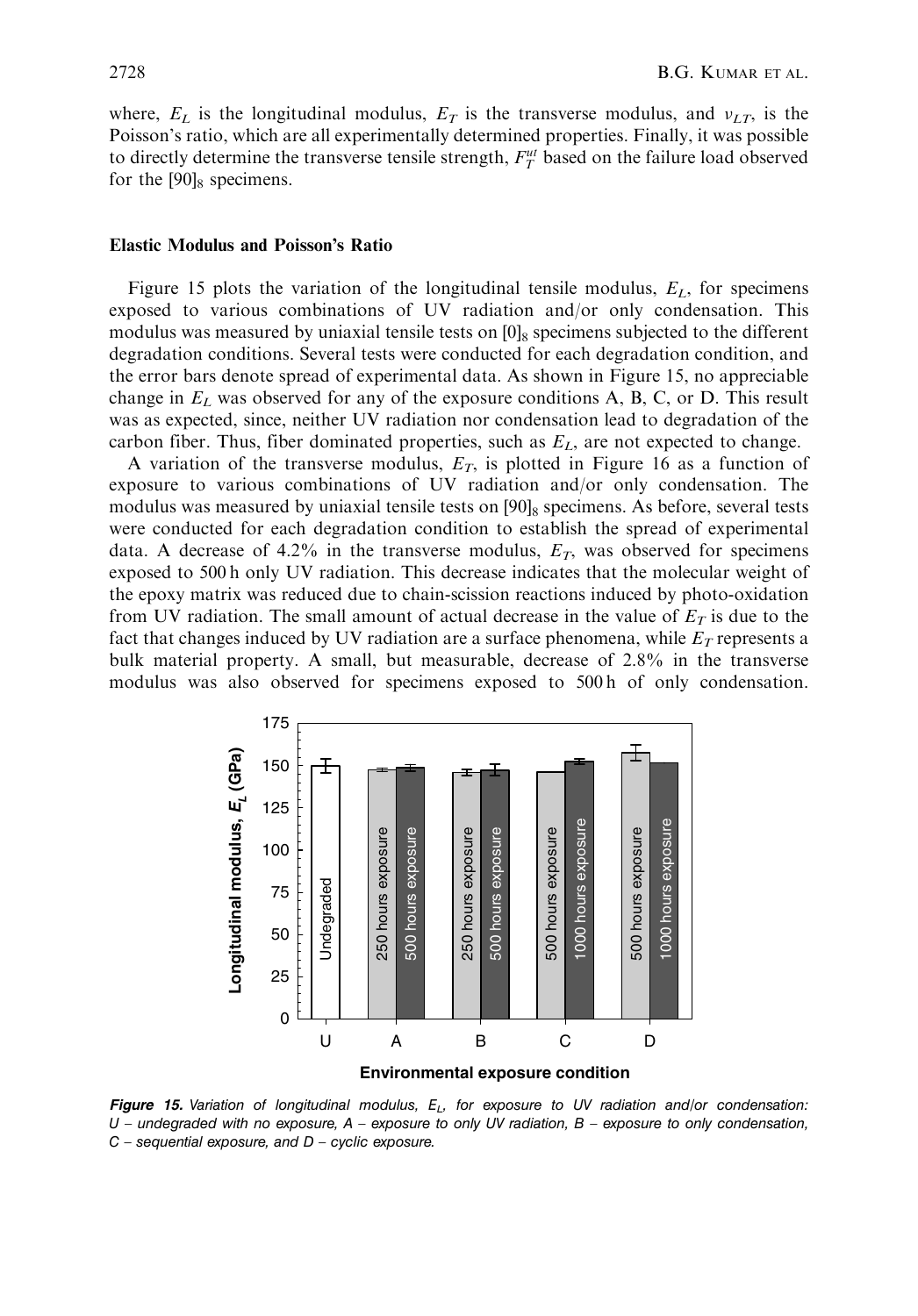

Figure 16. Variation of transverse modulus,  $E_T$ , for exposure to UV radiation and/or condensation:  $U$  – undegraded with no exposure,  $A$  – exposure to only UV radiation,  $B$  – exposure to only condensation,  $C$  – sequential exposure, and  $D$  – cyclic exposure.

This decrease in  $E<sub>T</sub>$  after exposure to condensation indicates that the epoxy matrix underwent hydrolysis and irreversible plasticization. However, no trend could be established for specimens exposed to both UV radiation and condensation, either sequentially or cyclically. The measured values of the transverse modulus,  $E_T$ , for either of these two exposure conditions, were the same as those for the undegraded specimens not exposed to any environment. This indicates that there are some synergistic effects that govern the changes in matrix properties when the specimens are exposed to a combination of both UV radiation and condensation.

Figure 17 shows the variation of the major Poisson's ratio,  $v_{LT}$ , for exposure to various conditions of UV radiation and/or condensation. These measurements were determined by recording both longitudinal and transverse strains during uniaxial tension tests carried out on  $[0]_8$  specimens. There was no appreciable change in the value of  $v_{LT}$  as a function of environmental exposure. The minor Poisson's ratio  $v_{TL}$  was also determined by recording longitudinal and transverse strains during uniaxial tension tests carried out on  $[90]_8$ specimens and no appreciable changes were observed.

#### Ultimate Tensile Strength

Figure 18 plots the variation of the longitudinal tensile strength,  $F_L^{ut}$ , for specimens exposed to various combinations of UV radiation and/or only condensation. The longitudinal tensile strength was determined from the ultimate failure load for  $[0/90]_{2S}$ specimens using Equation (1), as discussed earlier. Once again, several test were conducted for each degradation condition, and the error bars denote spread of experimental data. As shown in Figure 18, no appreciable changes in  $F_L^{\mu\nu}$  were observed for any of the exposure conditions A, B, C, or D. The longitudinal tensile strength is a fiber-dominated property.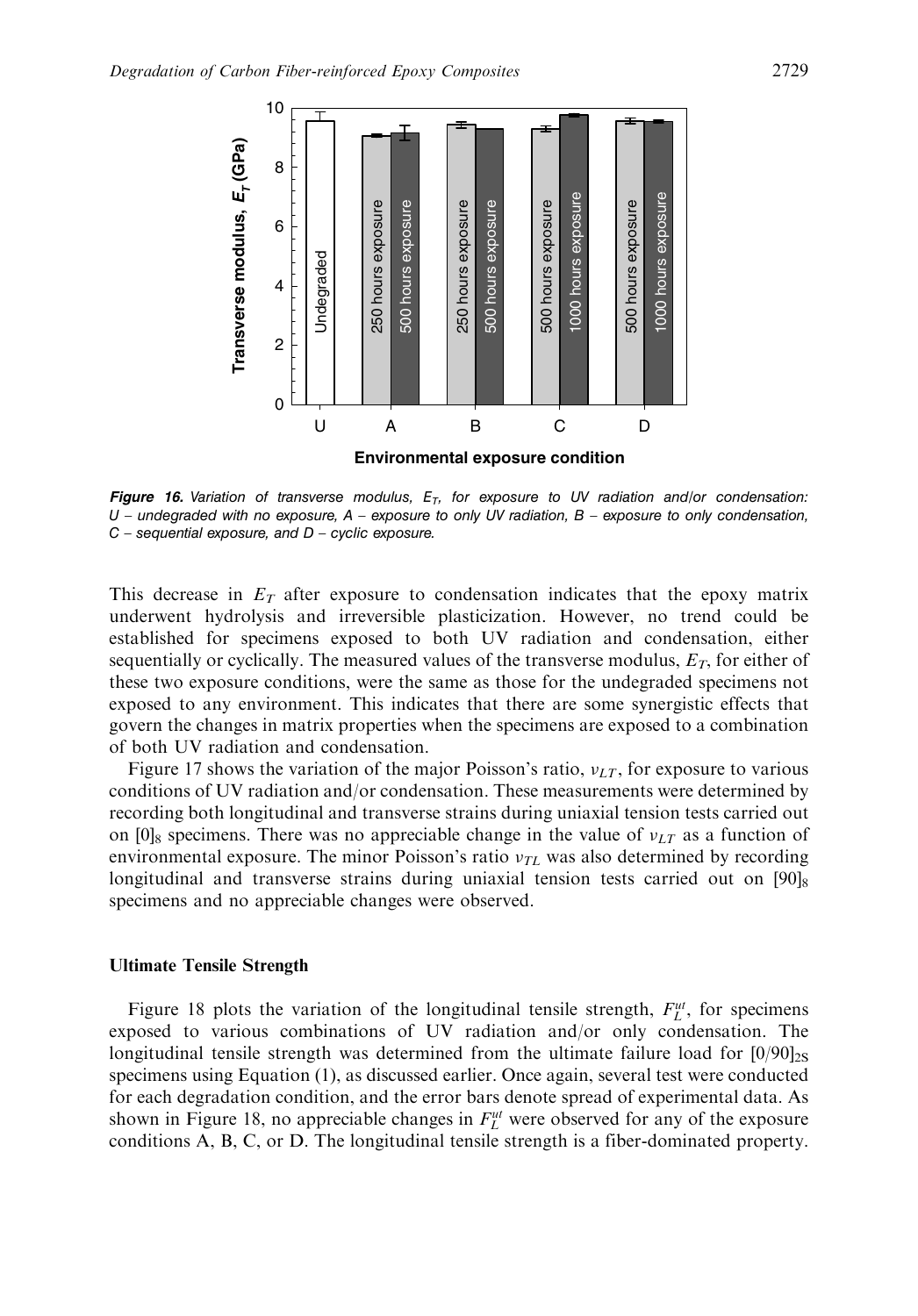

Figure 17. Variation of major Poisson's ratio,  $v_{LT}$ , for exposure to UV radiation and/or condensation:  $U$  – undegraded with no exposure,  $A$  – exposure to only UV radiation,  $B$  – exposure to only condensation,  $C$  – sequential exposure, and  $D$  – cyclic exposure.



Figure 18. Variation of longitudinal tensile strength,  $F_L^{ut}$ , for exposure to UV radiation and/or condensation:  $U$  – undegraded with no exposure,  $A$  – exposure to only UV radiation,  $B$  – exposure to only condensation,  $C$  – sequential exposure, and  $D$  – cyclic exposure.

Since the carbon fibers themselves are not affected by either UV radiation or condensation,  $F_L^{ut}$  is not expected to change.

The degradation of the epoxy matrix resulted in significant deterioration of the transverse tensile strength,  $F_T^{ut}$ , as plotted in Figure 19. Specimens exposed to 500 h of only UV radiation exhibited a 9% decrease in the transverse tensile strength. This decrease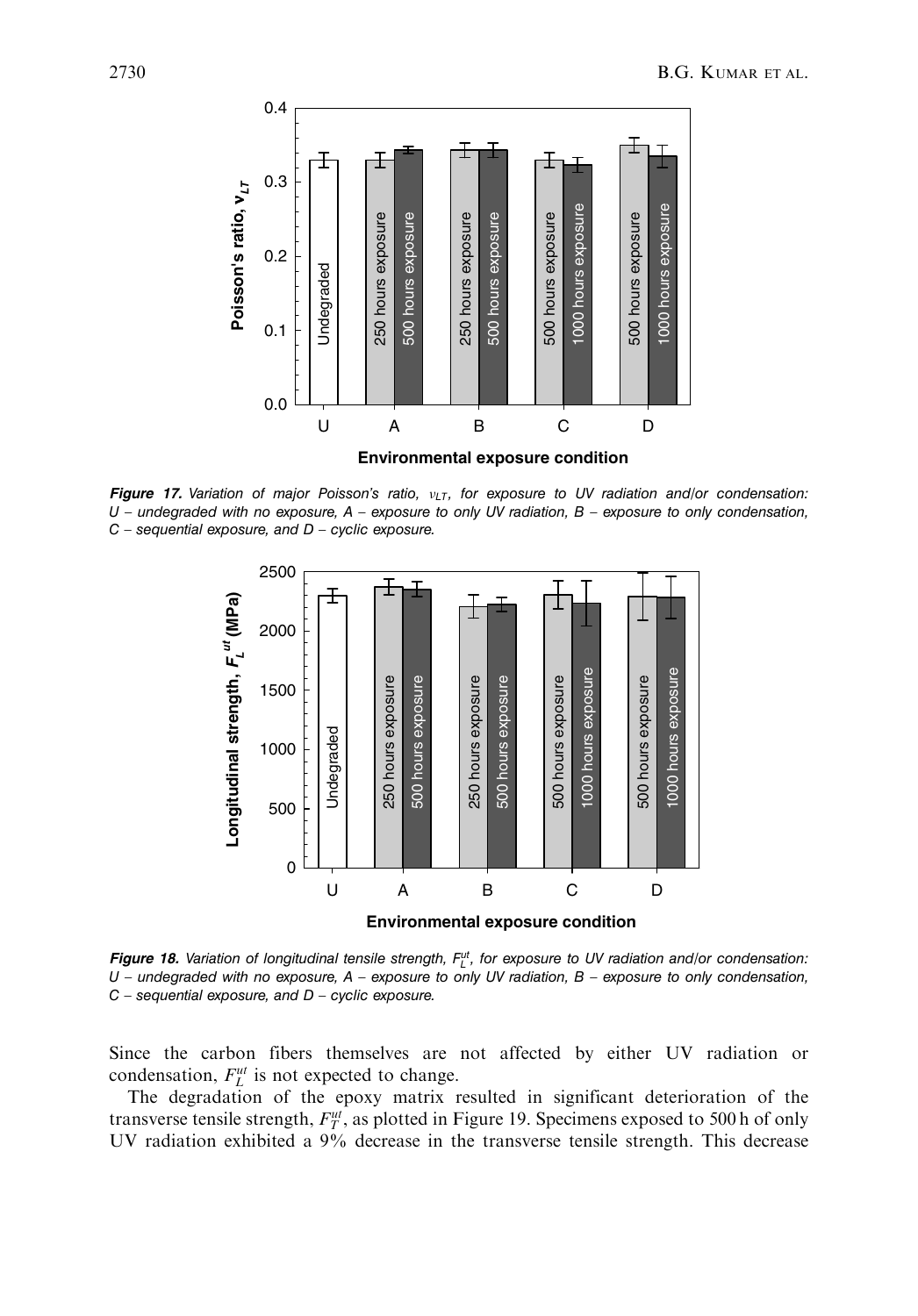

**Environmental exposure condition**

**Figure 19.** Variation of transverse tensile strength,  $F_T^u$ , for exposure to UV radiation and/or condensation:  $U$  – undegraded with no exposure,  $A$  – exposure to only UV radiation,  $B$  – exposure to only condensation,  $C$  – sequential exposure, and  $D$  – cyclic exposure.

in strength was due to the presence of surface microcracks induced by exposure to UV radiation. A decrease of 20% in  $F_T^{ut}$  was observed when specimens were exposed to 500 h of only condensation, which was due to irreversible hydrolysis and plasticization of the epoxy matrix. Specimens exposed to sequential exposure of 1000 h of UV radiation followed by 1000 h of condensation exhibited a similar decrease of 21% in the transverse tensile strength. The degradation was most severe for specimens exposed to cyclic UV radiation and condensation. After 1000 h of cyclic exposure the transverse tensile strength was decreased by 29% as compared to undegraded specimens not exposed to any environment. This deterioration was in accordance with extensive matrix erosion observed for cyclic exposure and was quite severe considering that the specimens were exposed to a total duration of only 1000 h!

### **CONCLUSION**

An experimental investigation has been conducted to characterize the physical, chemical and mechanical degradation of an IM7/997 carbon fiber-reinforced epoxy composite following exposure to UV radiation and water vapor condensation. Specimens fabricated from  $[0]_8$ ,  $[90]_8$  and  $[0/90]_{2S}$  laminates were subjected to four different exposure environments of UV radiation (295–365 nm, 0.68 W/m<sup>2</sup> irradiance at 340 nm, 60°C temperature) and/or condensation (100% relative humidity,  $50^{\circ}$ C temperature). Physical degradation mechanisms resulting from different environmental exposures were identified by monitoring weight loss and/or gain, and by micrographic observations of the composite surface. In addition, the degradation chemistry was examined using FTIR spectroscopy. The deterioration of mechanical properties was then quantified by conducting uniaxial tension tests on various specimen configurations subjected to environmental degradation.

Specimens exposed to 500 h of only UV radiation exhibited a minor 0.27% decrease in weight, which was attributed to the expulsion of volatiles and residual moisture. On the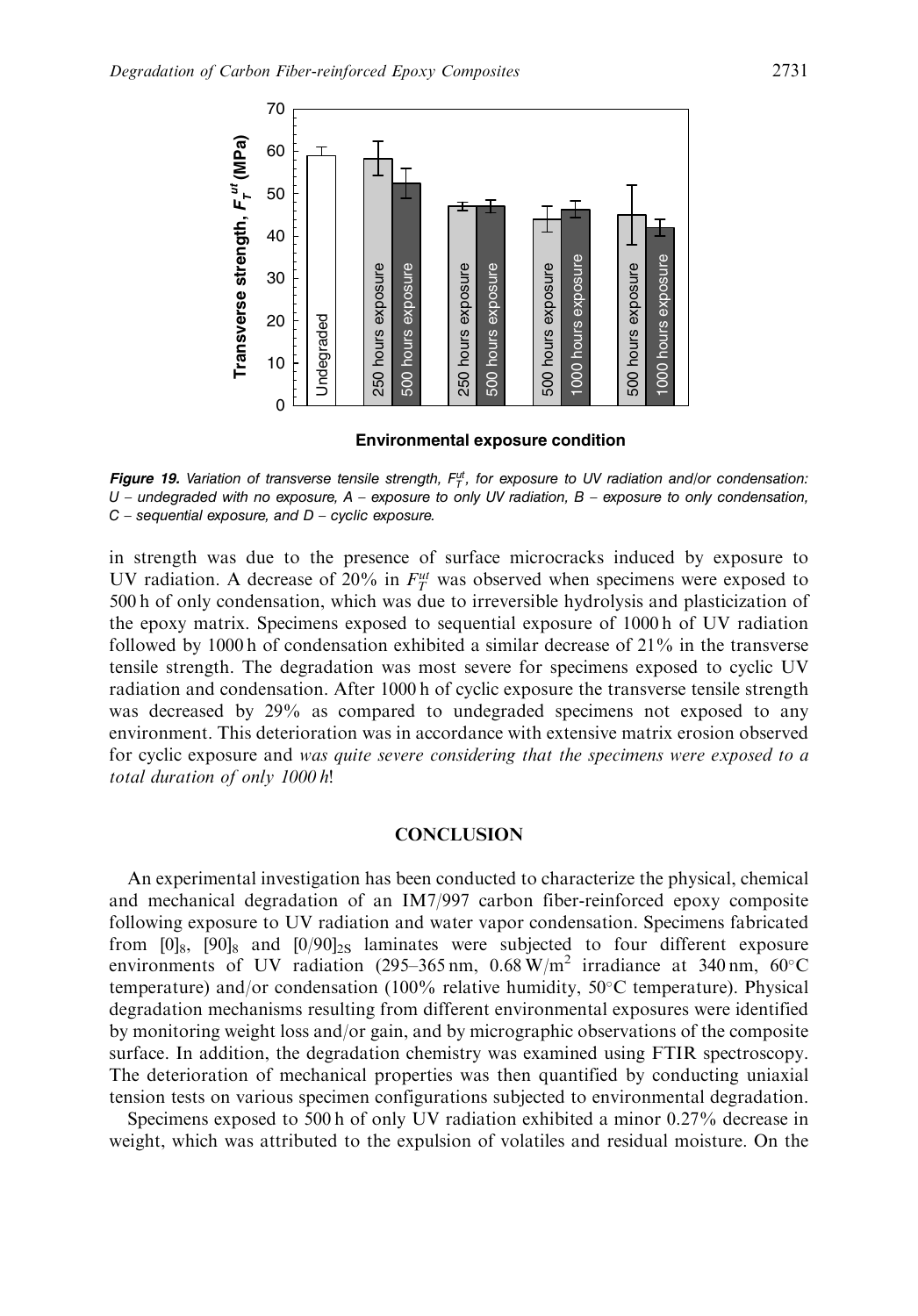other hand, specimens that were subjected to only water vapor condensation gained weight, and demonstrated a typical of time-dependent Fickian diffusion behavior. These specimens gained 0.89% by weight and approached complete saturation after 500 h of exposure to condensation. When specimens were exposed sequentially to UV radiation followed by condensation, the results were as expected from the observations made for individual exposure conditions. The specimens initially lost weight during the UV radiation cycle and subsequently gained weight during the condensation cycle, and the actual change in weight was a simple time-shifted linear superposition of results obtained for individual exposure conditions. However, when the specimens were cyclically exposed to both UV radiation and condensation, the change in specimen weight was completely unexpected. These specimens exhibited continuous weight loss at a steady rate throughout the exposure duration, which indicated that material was being removed from the composite specimens. Based on micrographic observations and FTIR analysis it was determined that UV radiation and condensation operate in a synergistic manner that leads to extensive matrix erosion, matrix microcracking, fiber debonding, fiber loss and void formation.

The effects of environmental degradation on mechanical properties were established by conducting a series of uniaxial tension tests to determine the elastic moduli and failure strengths in the longitudinal and transverse directions. It was determined that the matrixdominated, transverse properties can undergo severe deterioration. Most significant changes were observed for the transverse tensile strength,  $F_T^{ut}$ . It was observed that only 1000 h of cyclic exposure to both UV radiation and condensation resulted in a 29% decrease in the transverse tensile strength of the material. The transverse modulus was also reduced, but not as severely as the transverse strength. The longitudinal fiber-dominated properties were not affected for the exposure durations employed in this investigation. However, it can be expected that over long periods of environmental exposure, the synergism between UV and condensation will cause so much damage that load transfer between fibers will longer possible owing to matrix erosion. This would then lead to deterioration of even fiber-dominated properties such as  $E_L$  and  $F_L^{ut}$ , and could even result in catastrophic structural failure.

## ACKNOWLEDGMENTS

We gratefully acknowledge the support of the US Army Research Office for supporting this research investigation (Grant No. DAAD19-00-1-0518). We are also thankful to Mr. Joe Morris and Mr. Sabah Fattohi (Cytec Engineered Materials, Anaheim, California) for donating IM7/997 composite laminates, and to Profs. C. R. Clayton and G. Halada (Department of Materials Science, SUNY Stony Brook) for assistance in carrying out the FTIR spectroscopy.

### REFERENCES

- 1. Springer, G.S. (ed.) (1984). Environmental Effects on Composite Materials, Vol. 1–3, Technomic Publishing Co., Inc., Lancaster, PA.
- 2. Blaga, A. and Yamasaki, R.S. (1973). Journal of Materials Science, 8: 654–666.
- 3. Chin, J.W., Nguyen, T. and Aouadi, K. (1997). Journal of Composites Technology and Research, 19: 205–213.